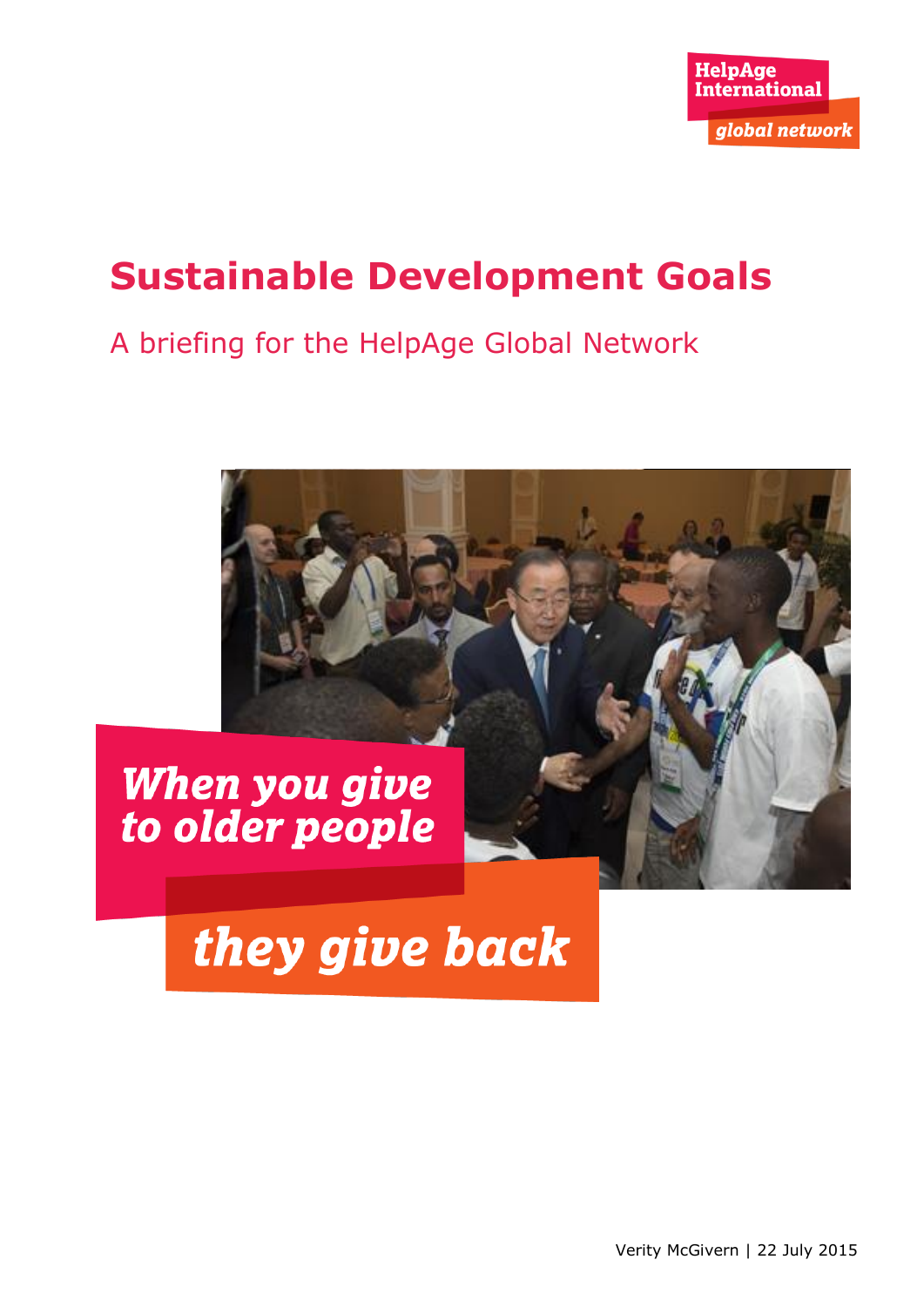### The Sustainable Development Goals

**The Sustainable Development Goals (SDGs) are a new, universal set of goals, targets and indicators that UN member states will be expected to use to frame their agendas and political policies over the next 15 years.**

**The SDGs follow, and expand on, the Millennium Development Goals (MDGs), which were agreed by governments in 2000, and are due to expire at the end of this year.**

**This is a universal agenda. The goals will be applicable to all countries, regardless of their level of development – quite different from the Millennium Development Goals which they replace which applied only to developing countries.**

#### **What is on the table?**

17 proposed goals (see appendix 1) and 169 proposed targets supporting these goals were presented to the UN General Assembly in September last year by an Open Working Group set up to develop a draft with input from the widest consultation programme in the history of the UN. Member states have been negotiating over the details since January in monthly intergovernmental meetings.

In September a UN Summit will be held in New York where governments are expected to agree a new UN Declaration which will include the final set of goals and targets, plus chapters on how the goals will be financed and implemented (Means of Implementation) and how progress will be measured along the way to ensure that progress towards the goals is on track (Follow up and Review). Assuming governments agree the Declaration, the goals will become applicable from January 2016.

#### **How has HelpAge International been influencing the process?**



Sylvia Beales, Head of Strategic Alliances, presenting issues of Ageing at the President of the General Assembly May session with Shegufta Sharmin, HelpAge International Bangladesh

The HelpAge International Secretariat together with organisations within the HelpAge Global Network has been at the forefront of bringing the voice, experience and visibility of older women and men from the grassroots and the network to the policy table in the SDG process – extending their reach and vision to ensure the SDGs and their implementation are fully inclusive of all people of all ages and from all walks of life.

Through direct participation, partnerships and the input of submissions, data and evidence HelpAge has been present in all key meetings – not only those at the UN in New York but also in Addis, Bangkok, Sendai and beyond.

Building on our collaborative approach, we cofounded the Stakeholder group on Ageing in New York which brings together the insight and experience of all the global networks of ageing to

the SDG process. This group has been able to claim a seat at the table alongside the traditional Major Groups to ensure that older people are heard in the process.

With the SGA, we have inputted to all consultations and have worked to have strong collaboration with global networks working on disability, women, children and youth and human rights amongst others.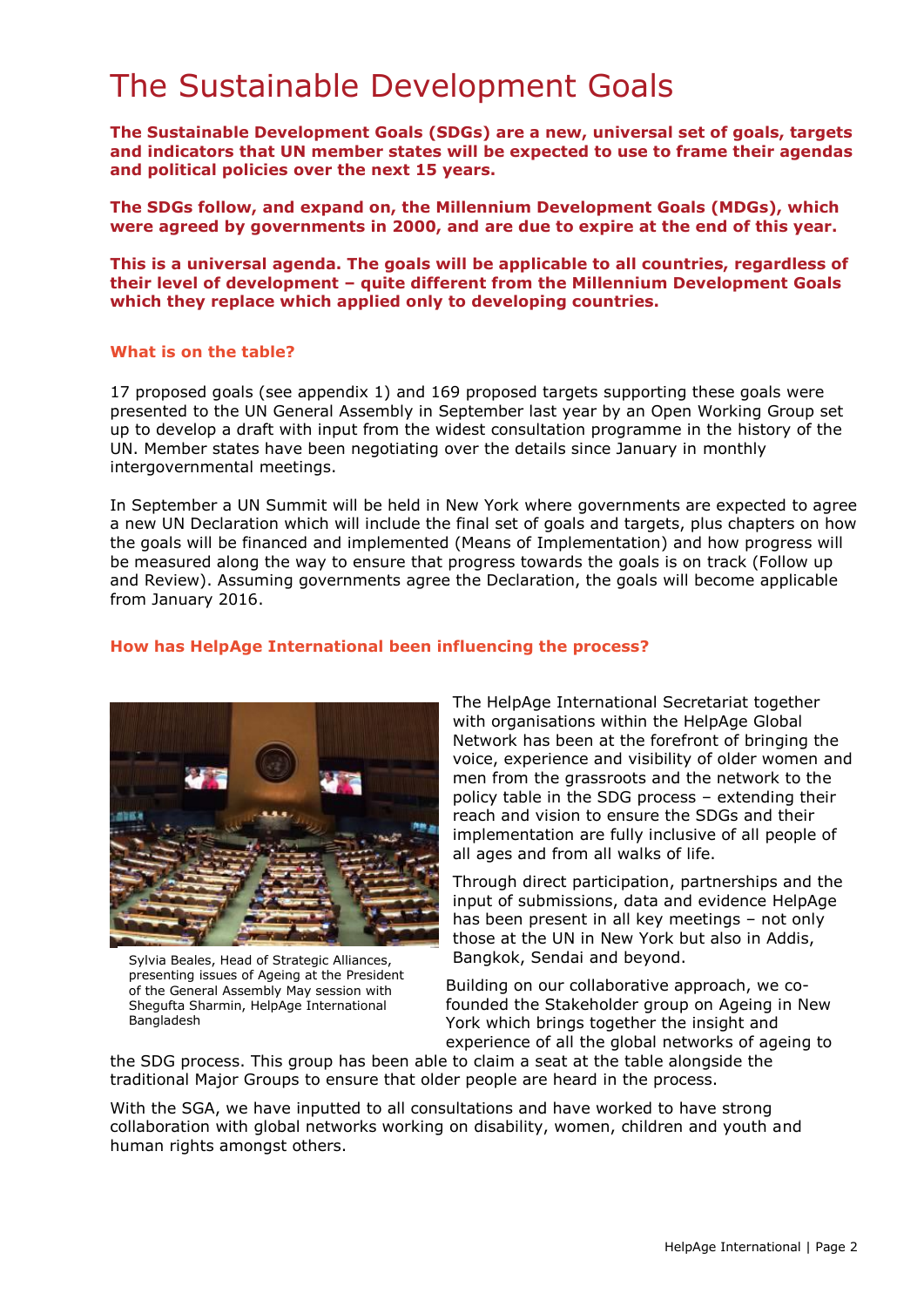Supported by the HelpAge International Secretariat, organisations within the HelpAge Global Network and the Stakeholder Group on Ageing are actively engaging with the Action/2015 campaign which was set up to raise awareness of the process in the public. Action2015 is a grassroots mobilisation calling on governments at all levels to commit to ambitious and transformative action to end poverty, address inequality and ensure sustainable development.

As part of the action/2015 campaign, HelpAge offices and affiliates in the network have been joining forces with youth organisations to call for a framework for all ages.

During May, an Action All Ages day took place with events Malawi, Kenya, Mongolia, Zimbabwe, South Africa, Philippines, Vietnam, Thailand, Nepal and Myanmar. Older people in Ethiopia joined with young people to campaign ahead of the Financing for Development Conference in Ethiopia, and attended this conference to great acclaim.

Desmond Tutu has also joined our campaign and recorded a special message on our behalf directed to world leaders calling for "all ages inclusion" in the new SDG framework.

#### **Watch here: www.helpage.org/get-involved/campaigns/action2015/**

#### **How will the Goals be financed?**

A major conference on financing, the Third International Conference on Financing for Development (FFD3), was held in Addis Ababa, Ethiopia, from 13-16 July. This was the third intergovernmental conference of a separate intergovernmental process which looks to address key financial and related issues pertaining to global development. The previous two conferences resulted in the Monterrey Consensus in 2002 and the Doha Declaration in 2008.

While the FFD and the SDG process have been separate, they have been feeding into each other and the Conference resulted in an intergovernmental negotiated and agreed outcome, which will constitute an important contribution to and support the implementation of the Sustainable Development Goals.

Older people are in the outcome document in the sections dealing with universal roll out of social protection including floors and data disaggregation. Investment in better data is prioritised which is critical to making sure that progress for older people is visible and measurable. Overall however, civil society organisations and governments of the global south were disappointed with the outcome of Addis which did not result in significant new financing commitments. Discussion over the cost of financing the SDGs is likely to continue until the Summit in September.



Older people and youth meet with Ethiopia State Minister of MoLSA ahead of the FFD conference in Addis in July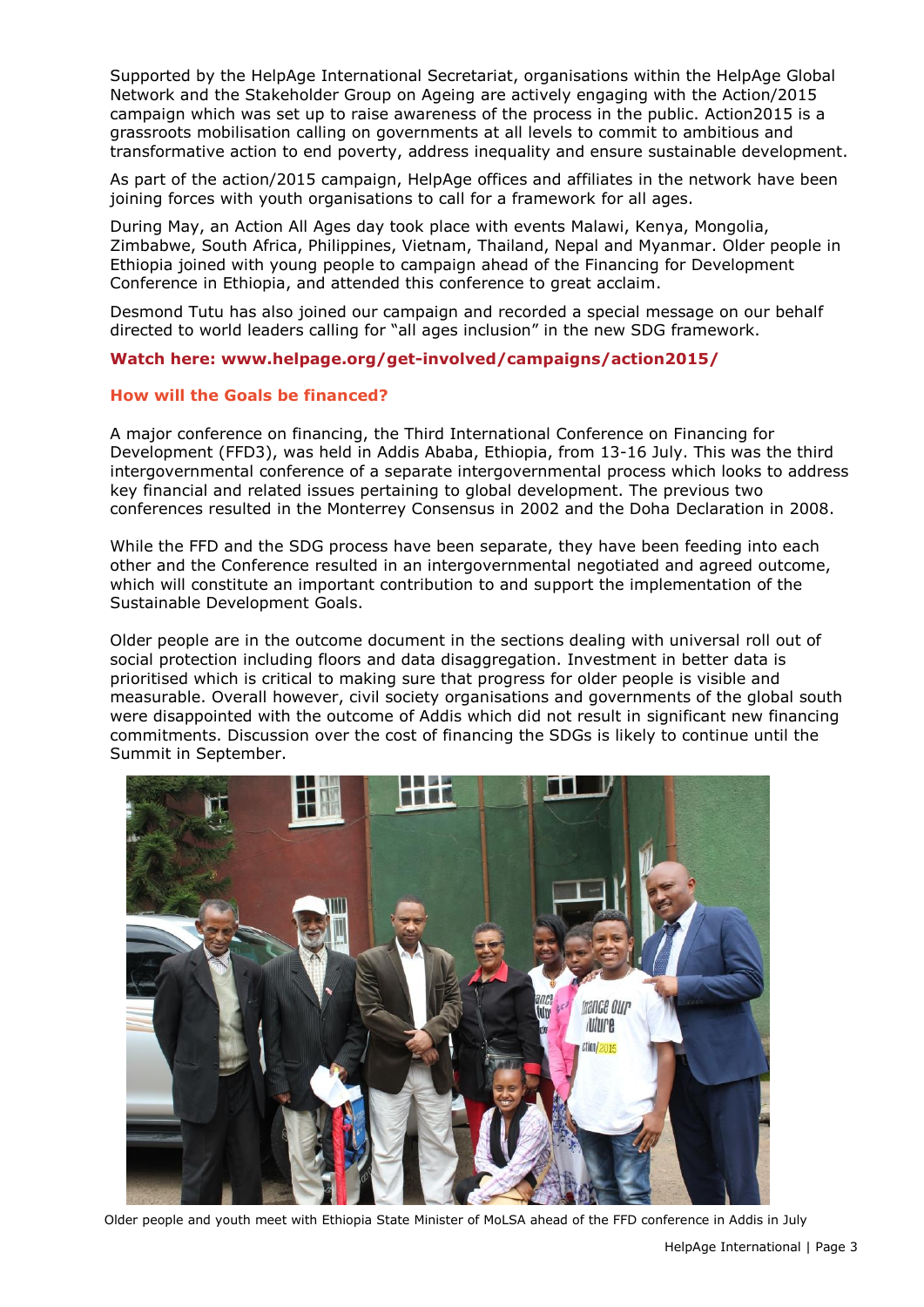As most advocates for older people will know, older people were made invisible by the Millennium Development Goals which were very narrow in focus and had a strong focus on child and maternal health. Several other social groups were also excluded by the MDG framework.

The new framework makes a strong promise to "leave no one behind" which applies to older people amongst others.

We have worked hard to make sure age is visible in the new framework and we have succeeded. Even though the specific mentions of older people are fewer than we wanted , there are several references to older persons, "all ages" and "all women and girls" and lifecourse.

Below are some key examples of language that we think is particularly significant for older people in the goals:

**Goal 1** : End poverty in all its forms everywhere

**Goal 3:** Ensure healthy lives and promote well-being for all at **all ages**.

**Goal 4:** Ensure inclusive and equitable quality education and **promote lifelong learning opportunities for all.**

**Goal 5:** Achieve gender equality and empower **all women and girls.**

**Goal 6:** Ensure availability and sustainable management of water and sanitation **for all.**

**Goal 8:** Promote sustained, inclusive and sustainable economic growth, full and productive employment and decent work **for all.**

#### **Goal 10: Reduce inequality within and among countries**

#### **Goal 17: Strengthen the means of implementation and revitalise the global partnership for sustainable development**

It must be stated that the commitment to "leave no one behind" means that all of the goals are relevant to older people, even if they do not explicitly say so. For example, Goal 11 to "Make cities and human settlements inclusive, safe, resilient and sustainable" is important for older people living in urban areas.

There are further relevant references in the targets.



Ms Yeshiemebet, of HelpAge Global Network affiliate EEPNA, meets Special Advisor to the Secretary General on post 2015, Dr Amina Mohammed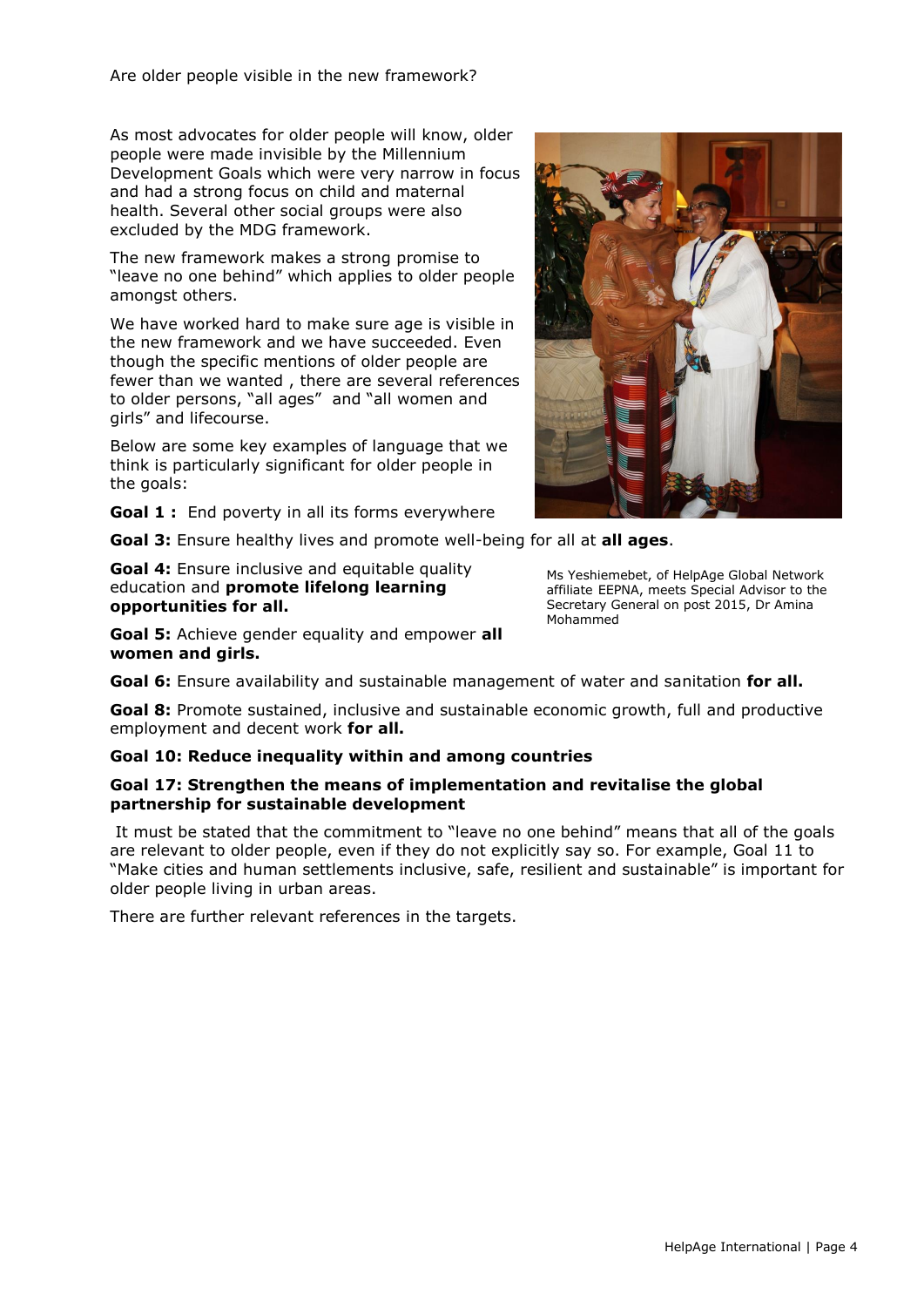### It sounds like it is all agreed. What is there left to influence?

**It is true that quite a lot has happened already and it is very unlikely that the 17 goals will change, there is still plenty to influence.** 

#### **Text of the declaration**

The draft of the outcome document for the Summit in September, which will include the goals and targets, is still being negotiated among member states. We have already been successful in influencing the zero draft and ensured 'age ' is included in two key places in the current draft in paragraphs 18 and 23.

#### **Targets**

Like the goals, the targets are quite fixed and there are unlikely to be many, if any changes at this stage. However, we are continuing to campaign about target 4.3 on NCDs which we feel uses discriminatory language because it refers to reducing "premature mortality" which we feel sends a strong signal that governments do not value a person's life when they reach older age. We are urging member states to use the world "preventable" which was used in the NCD Political Declaration agreed by the General Assembly in 2012.

#### **Measurement**

As the saying goes, what gets measured gets changed. **This could not be more true in the case of the SDGs.**

A process to develop indicators to measure the goals and targets is underway and will not be concluded until March next year. There is a great deal of pressure to cap the number indicators at 100. Given that there are 169 targets, it is clear that not everything will be measured. Furthermore, if the datasets used include arbitrary age limits, or if data is not disaggregated by age, older people risk becoming invisible in the framework once more.

Here are some examples from the a first list of proposed priority indicators compiled by UN Statistics Division:

- Goal 2, on hunger, target 2.2, refers explicitly to addressing the nutritional needs of older persons, but has indicators that are focused solely on children under the age of 5.
- Target 3.4 on NCDs has an indicator that excludes people over 70 years despite this being the age group most affected by NCDs.
- Target 5.2's indicators for the elimination of violence against women and girls are discriminatory and unacceptable. Excluding women over 49 leaves out over 23% of the female population.

Fortunately, the process to develop the indicators is still open and will continue into next year.

#### **Implementation**

Once the global framework is agreed, each country will embark on a process of contextualising the framework to the national level. It is vital that older people do not become invisible in the frameworks as they are applied to the national level.

While important successes have been made in the framework, the way the framework is implemented will be critical. It is critical that the voices of older people remain loud and clear as the process shifts from setting the framework to actually implementing it.

#### **Follow up and review**

Monitoring the implementation of the SDGs will be led at the global level by an intergovernmental body called the High Level Political Forum (HLPF). The HLPF was set up in 2012 and replaces the Commission for Sustainable Development (CSD).

Discussions are ongoing about the role and function of the HLPF, as well as the mechanisms for monitoring implementation of the goals at regional and national level. A key part of these discussions is how different stakeholders can have a role in the follow up and review process.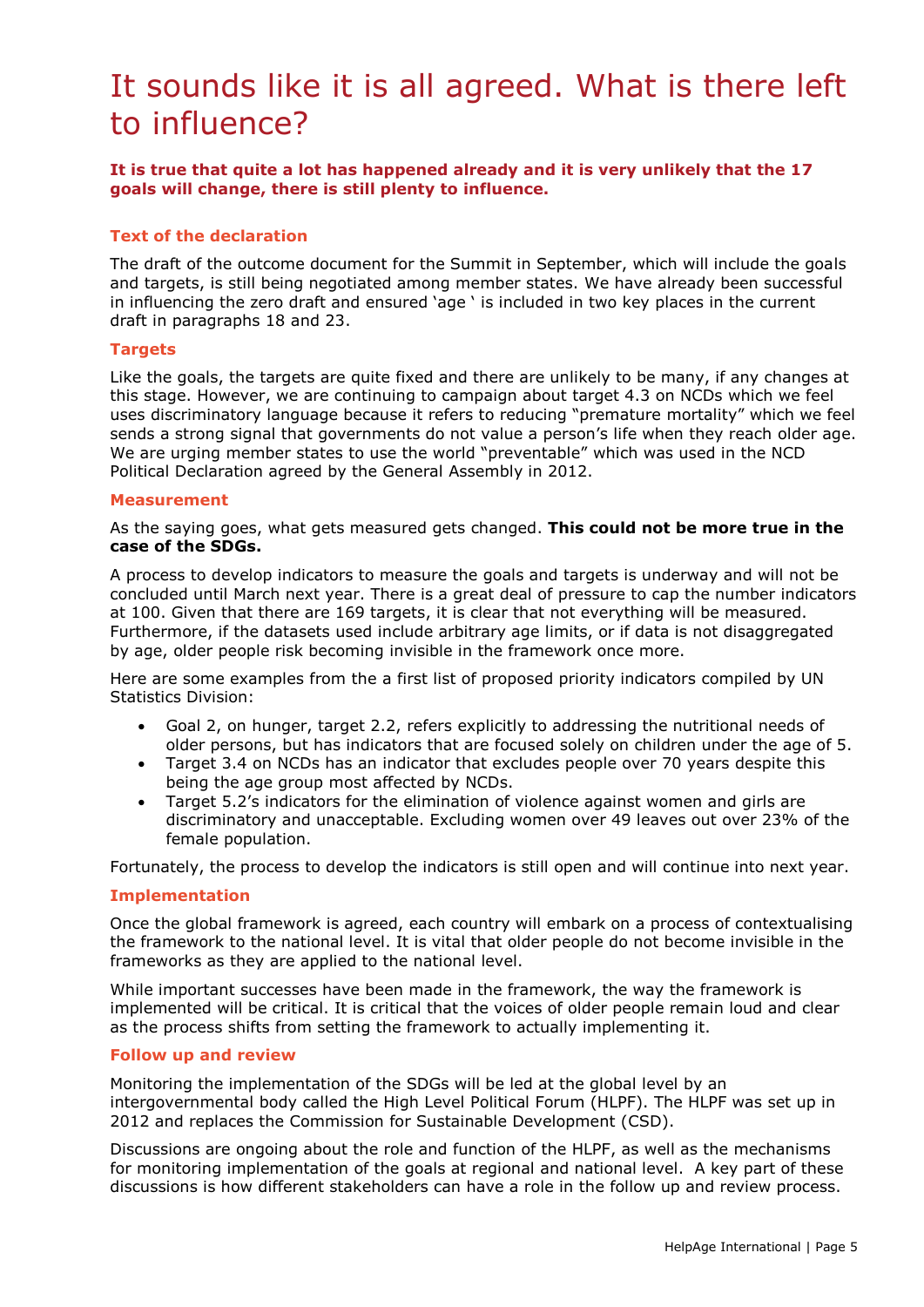During the process so far, the Stakeholder Group on Ageing has been able to claim a seat at the table during discussions with civil society as an 'Other Stakeholder' alongside the 'Major Groups'. There is still space to advocate to ensure that this space is maintained in the follow up and review process. It is also critical that older people are part of the discussions at national level and become recognised as a key constituency in the follow up and review process at regional and national level and consulted on an equal basis with Major Groups.

#### **Information and communication**

The way the SDGs are communicated after the UN Summit is critical to their success. We must ensure that information communicated at global, regional and national level about the new framework is accessible to older people so that they are able to hold their governments to account. Decisions about communicating the SDGs globally have not yet been taken.

In addition to influencing plans by the UN and governments on communicating the goals, we can also join campaigns focussed on raising awareness of the SDGs such as Action 2015 and Project Everyone.

### Can I get involved?

There are still lots of opportunities to get involved, whether it is lobbying your national government ahead of the Summit in September, joining coalitions at national level, linking with other constituency groups such as disability and women's groups, contact regional and national bodies to find out how older people will be represented at national and regional level or sharing information about the SDGs with older people to ensure they understand how the process affects them and can mobilise around the SDGs.

If you are planning a media launch or stakeholder event for the **Global AgeWatch Index 2015,** please note that the launch date is 9 September which is an excellent opportunity to link the index to the SDG process ahead of the summit in September, highlighting the issues of older people and also the critical data gaps that exist which, if not filled, will be a barrier to measuring progress against the SDGs.

#### **If you would like to get involved please contact:**

[Verity.mcgivern@helpage.org](mailto:Verity.mcgivern@helpage.org) or [sbeales@helpage.org](mailto:sbeales@helpage.org) **To get involved with the action/2015 campaign please contact**  [jemma.stovell@helpage.org](mailto:jemma.stovell@helpage.org) **or** [beth.howgate@helpage.org](mailto:beth.howgate@helpage.org)

**More information: [Post 2015 Information Portal](https://sustainabledevelopment.un.org/post2015)**

**[Goals and Targets](https://sustainabledevelopment.un.org/sdgsproposal)**

**[FFD3 Outcome document](http://www.un.org/ga/search/view_doc.asp?symbol=A/CONF.227/L.1)**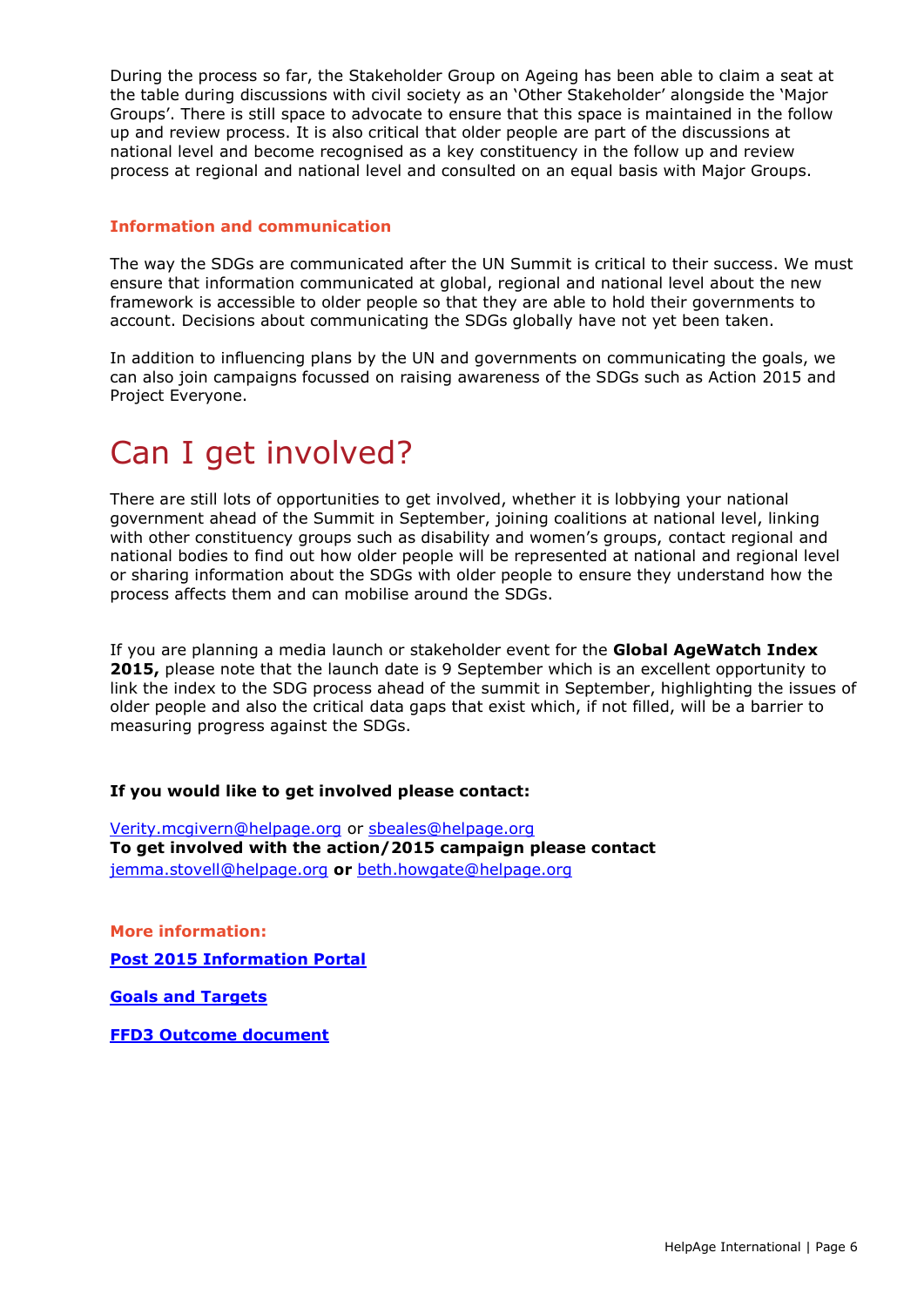### key messages

Throughout the negotiations, the focus of our advocacy on the content of the goals and targets has been on:

- Social protection floors
- Non Communicable Diseases
- The inclusion of older women in gender focussed goals and targets
- The need for data disaggregated by age
- Human rights as an underpinning theme

These priorities will remain relevant as the framework is applied to the national level (differing in priority according to national realities). However, as the global process shifts towards follow up and review and a focus on indicators, the key messages will shift to the messages below.

#### **1. Leave no one behind**

Governments have made a bold and unprecedented promise to leave no one behind in the SDG process.

The outcome of the SDG negotiations must signal that there is determined political will to make visible and concrete the promise to leave no one behind.

The SDGs must signal a step-change in understanding the importance of older people and population ageing in this new agenda for global action.

#### **2. A universal pledge**

This is a universal agenda. The goals will be applicable to all countries, rich or poor, developed or developing. Older people everywhere must enjoy equal access to the benefits.

#### **3. Participation in implementation and review**

Older people must be recognised as participants in their own development.

In implementing the SDGs, Governments must support contributions from older people and people with disabilities in budgets, plans, training and response mechanisms for humanitarian, national disaster management and climate policies.

The follow up and review framework must ensure transparency and accountability of member states to their older citizens to guarantee the equitable environment for people of all ages and abilities to be active contributors and participants in development.

#### **4. Data for inclusion and accountability**

In order to 'leave no one behind' a substantial and visible increase in investment and capacity to strengthen global and national statistical and reporting systems to disaggregate data by sex and age must be a priority.

Governments must prioritise the means to measure progress towards the implementation of SDGs transparently and accountably within a framework which provides equity for older people and that recognises their vast contribution to sustainable development.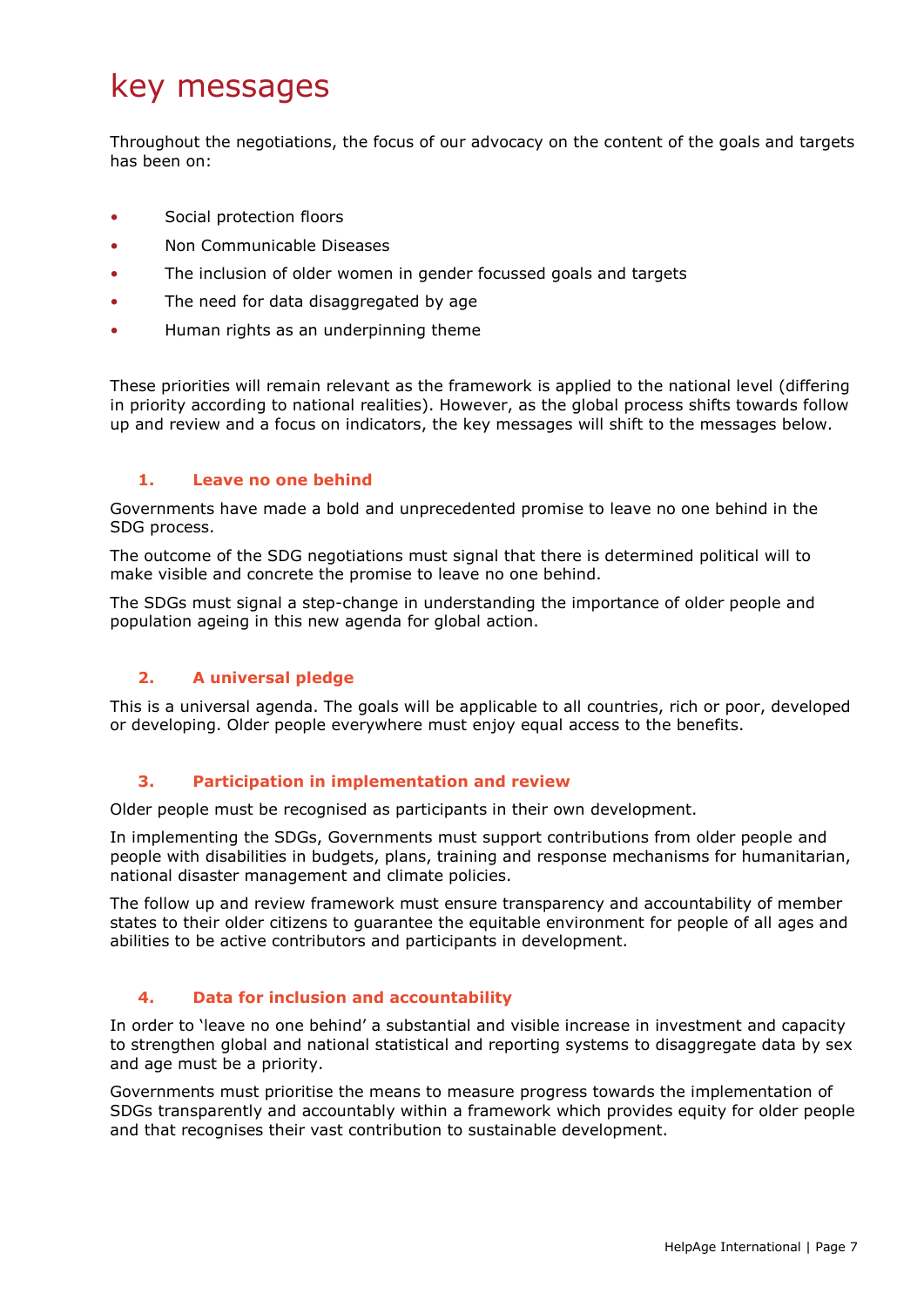### Appendix 1: The 17 proposed goals

- 1. End poverty in all its forms everywhere
- 2. End hunger, achieve food security and improved nutrition, and promote sustainable agriculture
- 3. Ensure healthy lives and promote wellbeing for all at all ages
- 4. Ensure inclusive and equitable quality education and promote lifelong learning opportunities for all
- 5. Achieve gender equality and empower all women and girls
- 6. Ensure availability and sustainable management of water and sanitation for all
- 7. Ensure access to affordable, reliable, sustainable and modern energy for all
- 8. Promote sustained, inclusive and sustainable economic growth, full and productive employment, and decent work for all
- 9. Build resilient infrastructure, promote inclusive and sustainable industrialisation, and foster innovation
- 10.Reduce inequality within and among countries
- 11. Make cities and human settlements inclusive, safe, resilient and sustainable
- 12.Ensure sustainable consumption and production patterns
- 13.Take urgent action to combat climate change and its impacts (taking note of agreements made by the UNFCCC forum)
- 14.Conserve and sustainably use the oceans, seas and marine resources for sustainable development
- 15.Protect, restore and promote sustainable use of terrestrial ecosystems, sustainably manage forests, combat desertification and halt and reverse land degradation, and halt biodiversity loss
- 16.Promote peaceful and inclusive societies for sustainable development, provide access to justice for all and build effective, accountable and inclusive institutions at all levels
- 17.Strengthen the means of implementation and revitalise the global partnership for sustainable development